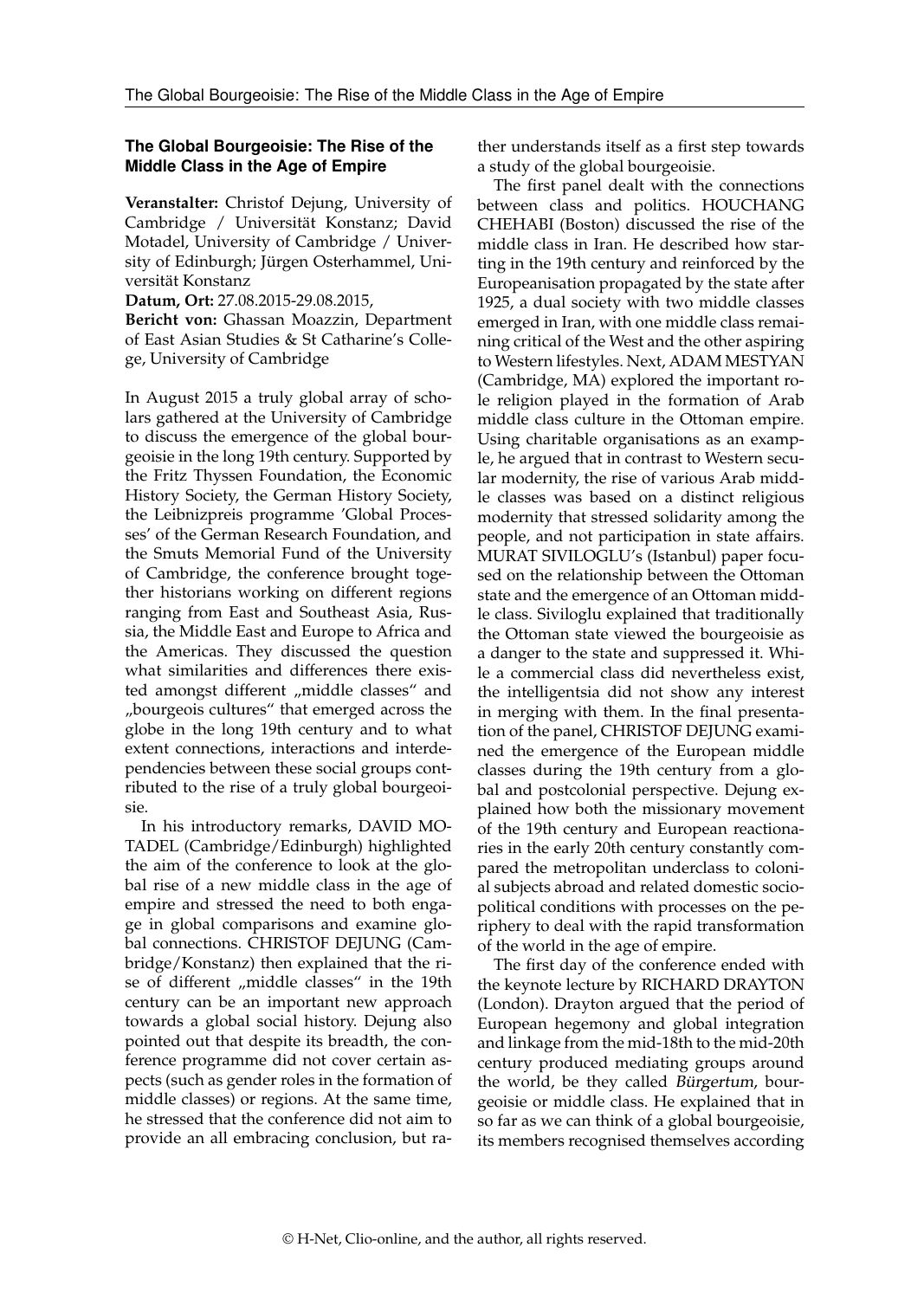to race, class and culture, which became the critical axes for status identity in an international society dominated by Europe.

The second day started with a comment by JÜRGEN OSTERHAMMEL (Konstanz) on the discussions of the first day and the keynote lecture. Osterhammel emphasised the need to differentiate historical analysis of the global bourgeoisie from present day views of the middle class as the harbinger of civil society. From this follows that historians need to critically think about how to define what the global bourgeoisie means and how a history of the global bourgeoisie can be written that is not simply anecdotal. Osterhammel suggested that historians should in their analysis focus on processes of group formation, the function of middle elements in society as mediators of circulations, and patterns of inclusion, exclusion and recognition of global middle class status.

The second panel on the subject of class and capitalism started with a presentation by JA-NET HUNTER (London) on the rise of the Japanese middle class in the long 19th century. While Hunter argued that by the interwar period a new middle class had indeed emerged, especially defined by new patterns of consumption and occupation, she also stressed that this new social group grew out of and remained connected to an older group of commercial elites, lower officials, skilled artisans, scholars and wealthy farmers. In the next paper REBECCA KARL (New York) discussed how Chinese Marxist thinker Wang Yanan in his writings connected the Chinese bourgeoisie to the broader evolution of a global comprador formation. Karl explained that Wang saw the Chinese comprador bourgeoisie not as a Chinese but as part of a global class structure, which facilitates processes of primitive accumulation in the global capitalist economy. CHAMBI CHACHAGE (Cambridge, MA) looked at the connection between alcohol and class formation in colonial Tanzania. He described how colonial legislation banned Africans from producing, distributing or consuming European liquor. As a consequence, towards the end of the colonial period and after the lifting of this prohibition wealthy Africans used European liquor as a symbol of status to distinguish themselves as

a new economic elite. SVEN BECKERT (Cambridge, MA) charted the global entanglements of the American bourgeoisie from an economic, social, cultural and ideological perspective. Beckert showed that the American bourgeoisie developed partly an understanding of itself as a transnational social class. He stressed that bourgeois class formation should be understood as a global project, while also emphasising that these transnational entanglements always developed in close connection to the nation state.

The third panel on class and colonialism was opened by TITHI BHATTACHARYA (West Lafayette, IN), who explored the role of the Indian middle class in the construction of the nation as an aspiration and in the rise of the nation state as a political project. She delivered a critique of previous studies of multiple modernities, arguing that different articulations of modernity should not be seen as alternative forms of European modernity, but as part of a singular ongoing project of universal human emancipation. EMMA HUN-TER (Edinburgh) then returned to East Africa and discussed how newspapers and print media contributed to the rhetoric construction of an East African middle class. Hunter stressed that the social groups she discussed did not use the term "middle class" to refer to themselves and did not possess the wealth, political rights or transnational social connections of middle classes in Europe or America. However, print media still allowed them to transcend the colonial reality and imagine themselves as part of a global collective striving for progress. BERNHARD C. SCHÄR (Zürich) used the "nature-nurture controversy" between Swiss botanist Alphonse de Candolle and British polymath Francis Galton in the late 19th century to map the shared features and fragmentations within the trans-imperial character of the European bourgeoisie. Schär highlighted the importance of early modern networks in forging trans-imperial connections within the modern European bourgeoisie and stressed that an investigation of competing visions of European modernity within Europe can help us to complicate homogenizing notions of "Europe" or the "West."

The conference's closing panel revolved around the theme of fringes and failures. AL-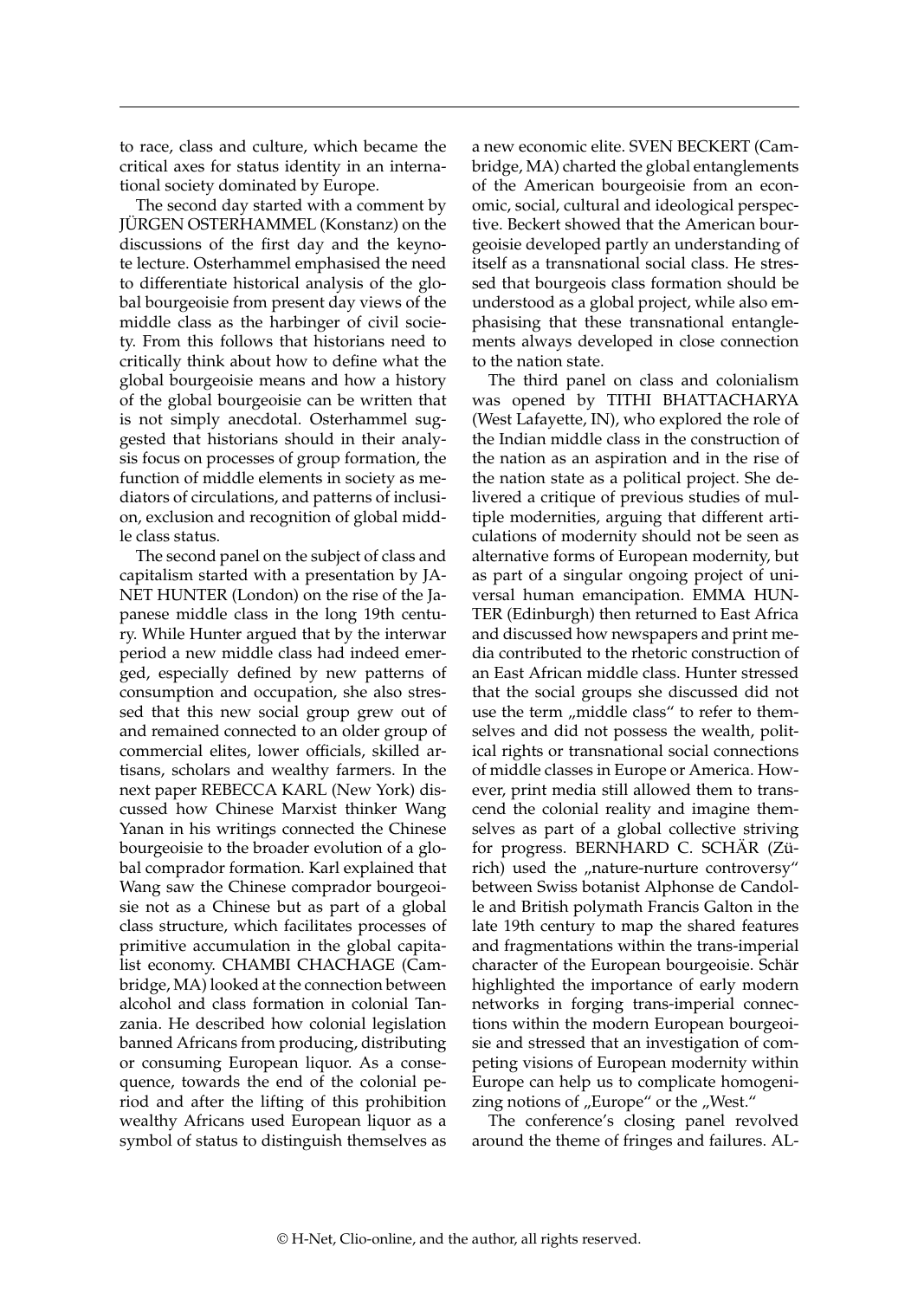ISON K. SMITH (Toronto) started the panel with a discussion of the often purported absence of a Russian middle class by placing it in both the sub-local context of the estate divisions of Russian towns and the global context of Western visions of the middle classes. Smith argued that different estate identities to a certain extent prevented the formation of a unified middle class, although these dividing lines became increasingly blurred by the end of the 19th century. At the same time, she stressed that it were the contact with and comparison to an idealised European middle class that exacerbated and problematised these internal sources of confusion. DAVID S. PARKER (Kingston, ON) scrutinised how Latin American intellectuals depicted their bourgeoisie as imperfect, failed, or absent in comparison to an idealized image of the European bourgeoisie, in order to explain their own nations' underdevelopment. He charted how these diagnoses developed from focusing on a backward Spanish heritage during the mid-19th century to more Darwinist ideas at the turn of the centuries and nationalist and anti-imperialist viewpoints by the 1920s. Finally, KRIS MANJAPRA (Medford, MA) explored the function of a particular fraction of the global bourgeoisie, namely service professionals like accountants, engineers or statisticians, in the global regime of colonial capitalism. Manjapra described how these service professionals, who offered their knowledge to colonial states in the semiperiphery, were produced out of the dependency of the 19th century world economy on the spread of plantation frontiers and the expansion of agricultural capitalism.

The concluding discussion revisited many themes and questions that had already appeared in the debates of the preceding panels. One of the recurrent questions was whether it makes sense to talk about a global bourgeoisie and how to define it without being tied to a European ideal type. Some discussants also raised the importance of investigating processes of social group formation and identity group formation and of looking not only at local but also at global influences on the evolution of class structures. A common feature that emerged from some of the papers exploring non-European cases was the difficulty of an

integration of the intelligentsia with other social groups to form a unified middle class. At the same time, most papers focused on connections between Europe and the rest of the world, so that there appears to be a need to explore the potential existence of connections between different non-Western countries and their influence on the emergence of a global bourgeoisie. Finally, another question that remains to be further explored is how to relate the emergence of the nation state to the internationalism of a global middle class. Nevertheless, the richness, breadth and quality of the papers clearly showed the great contribution further research into the origins and evolution of the global bourgeoisie could make to the emerging field of global social history.

### **Conference Overview:**

## Introduction

Session 1: Class And Politics Chair: David Motadel (University of Edinburgh/University of Cambridge)

Houchang Chehabi (Boston University): The Rise of the Iranian Middle Class and the State

Adam Mestyan (Harvard University): Charity and patriotism: The Religious Culture of the Ottoman Arab Middling Classes in the Nineteenth Century

Murat Siviloglu (Istanbul): The Emergence of an Ottoman Middle Class: A State Endeavour?

Christof Dejung (University of Cambridge/Universität Konstanz): Global Civilizing Missions and Class Politics in Europe

### Keynote

Richard Drayton (King's College London): Race, Class, and Culture: European Hegemony and Global Class Formation, c. 1800-1950

#### Introductory Discussion

Jürgen Osterhammel (Universität Konstanz): Chair and Comment to the Keynote and the Discussions of Day 1

Session 2: Class And Capitalism

Chair: Christof Dejung (University of Cambridge/Universität Konstanz)

Janet Hunter (LSE): Modern Business and the